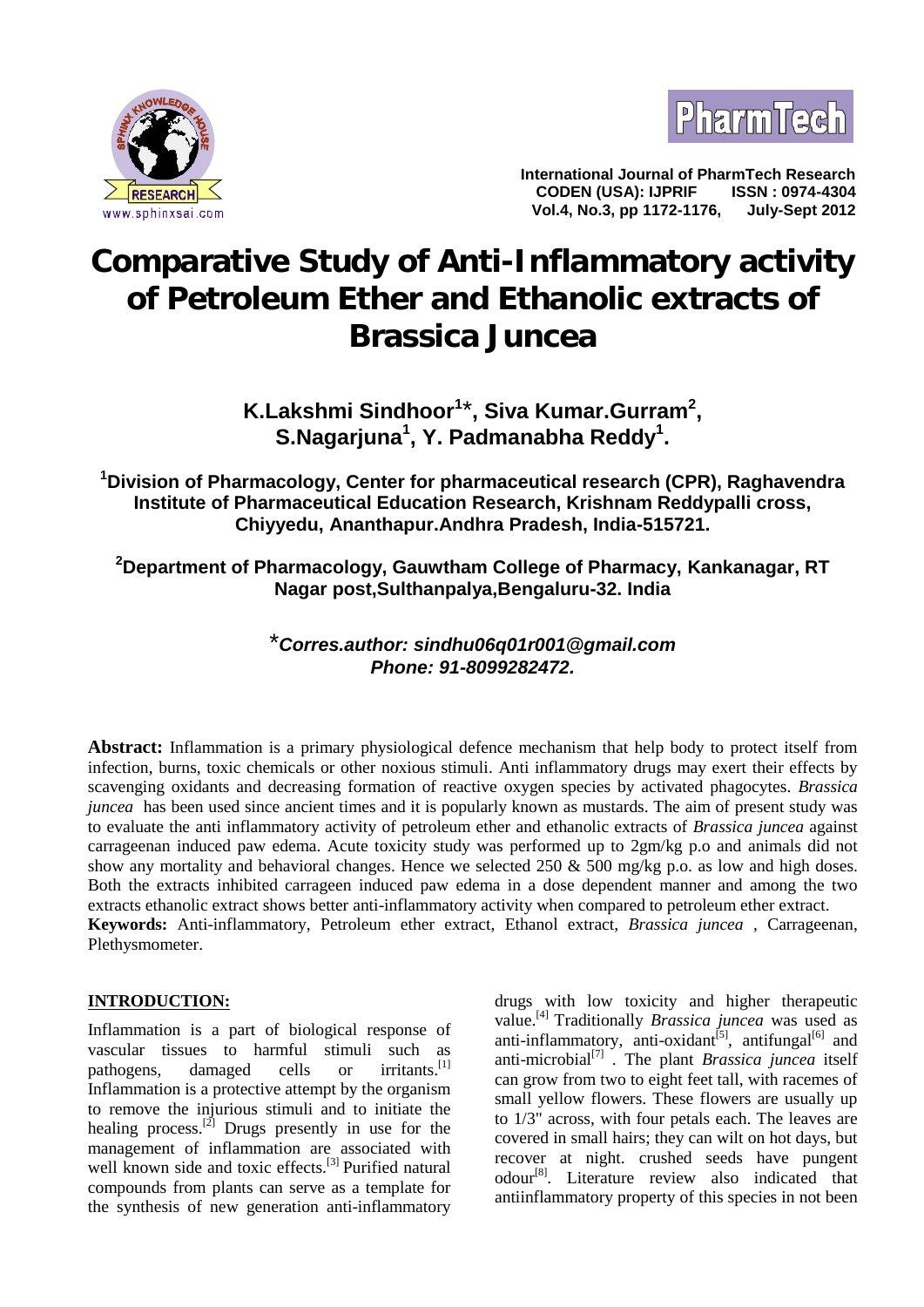clinically evaluated so  $far<sup>[9]</sup>$ . So the present study was aimed to evaluate the anti inflammatory potency of petroleum ether and ethanolic extracts of *Brassica juncea* against carrageenan induced paw edema in rats.

#### **MATERIALS AND METHODS**

#### **Plant Material**

The dried seeds of *Brassica juncea* belonging to the family *Brassicacea* were collected at the local areas of Ananthapur district, Andhra Pradesh, India. The plant material was identified and authenticated by Dr.B.Ravi Prasad Rao, M.sc., Ph.D., Department of Botany, Sri Krishnadevaraya University, Ananthapur and voucher specimen (riper -05/11) was preserved in Department of Pharmacology, Raghavendra Institute of Pharmaceutical Education And Reseach.

#### **Processing of sample**

The dried seeds were pulverized into fine powder and used for extraction.

#### **Preparation of extracts**

**Petroleum ether and ethanol extract:** The powdered crude drug was loaded into the soxhlet extractor and subjected to extraction with petroleum ether and ethanol separately. After the extraction, the solvent was distilled off and the extracts were concentrated to dryness at room temperature. The yield values, texture and colour obtained were stated in table 1.

#### **Phytochemical screening**

Both petroleum ether and ethanolic extracts of *Brassica juncea* were subjected to prelimnary phytochemical screening.

#### **Drugs and chemicals:**

Ibuprofen (Abbott pvt.ltd.,Goa), Carrageenan (Hi Media labs pvt ltd.), Petroleum Ether (Thermo Fisher Scientific pvt ltd) and Ethanol.

**Experimental Animals:** Male Wistar rats weighing about 150-200 gms were used in the experiments for anti-inflammatory activity. The animals were kept in climatized environment (25  $\pm$  3°C), with light/dark control each 12 hours (7 a.m. to 7 p.m.). The animals were placed in cages. They were kept without any food 12 hours before the experiments, and water was ad libitum.

#### **Ethical Approval**

The Institutional Animal Ethics Committee  $(878/ac/05/CPCSEA/007/2011)$  has approved the experimental protocol at post graduate department of pharmacology, Raghavendra Institute of Pharmaceutical Education Research, Ananthapur, Andhra Pradesh, India.

**Animal groups:** The animals were grouped into 7 groups (n=6).

| Group-I     | Normal                  | Vehicle p.o.                               |
|-------------|-------------------------|--------------------------------------------|
| Group-II    | <b>Negative Control</b> | 1% Carrageenan s.p.                        |
| Group-III   | Standard                | Ibuprofen $10mg/kg$ p.o.                   |
| Group-IV    | Test-1                  | Petroleum ether extract 250 mg/kg p.o.     |
| Group-V     | Test-2                  | Petroleum ether extract 500 mg/kg p.o.     |
| Group-VI    | Test-3                  | Ethanolic extract $250 \text{ mg/kg}$ p.o. |
| $Group-VII$ | Test-4                  | Ethanolic extract 500 mg/kg p.o.           |

#### **Table: 1 Colour, , texture and % Yield of petroleum ether and ethanolic extracts of** *Brassica juncea.*

| Plant part                | Type of Extract               | Colour          | Texture   | % Yield    |
|---------------------------|-------------------------------|-----------------|-----------|------------|
| <i>Brassica</i><br>juncea | Petroleum<br>ether<br>extract | Yellowish brown | Semisolid | $10\%$ w/w |
| seeds                     | Ethanolic extract             | Yellowish brown | Gummy)    | $25\%$ W/W |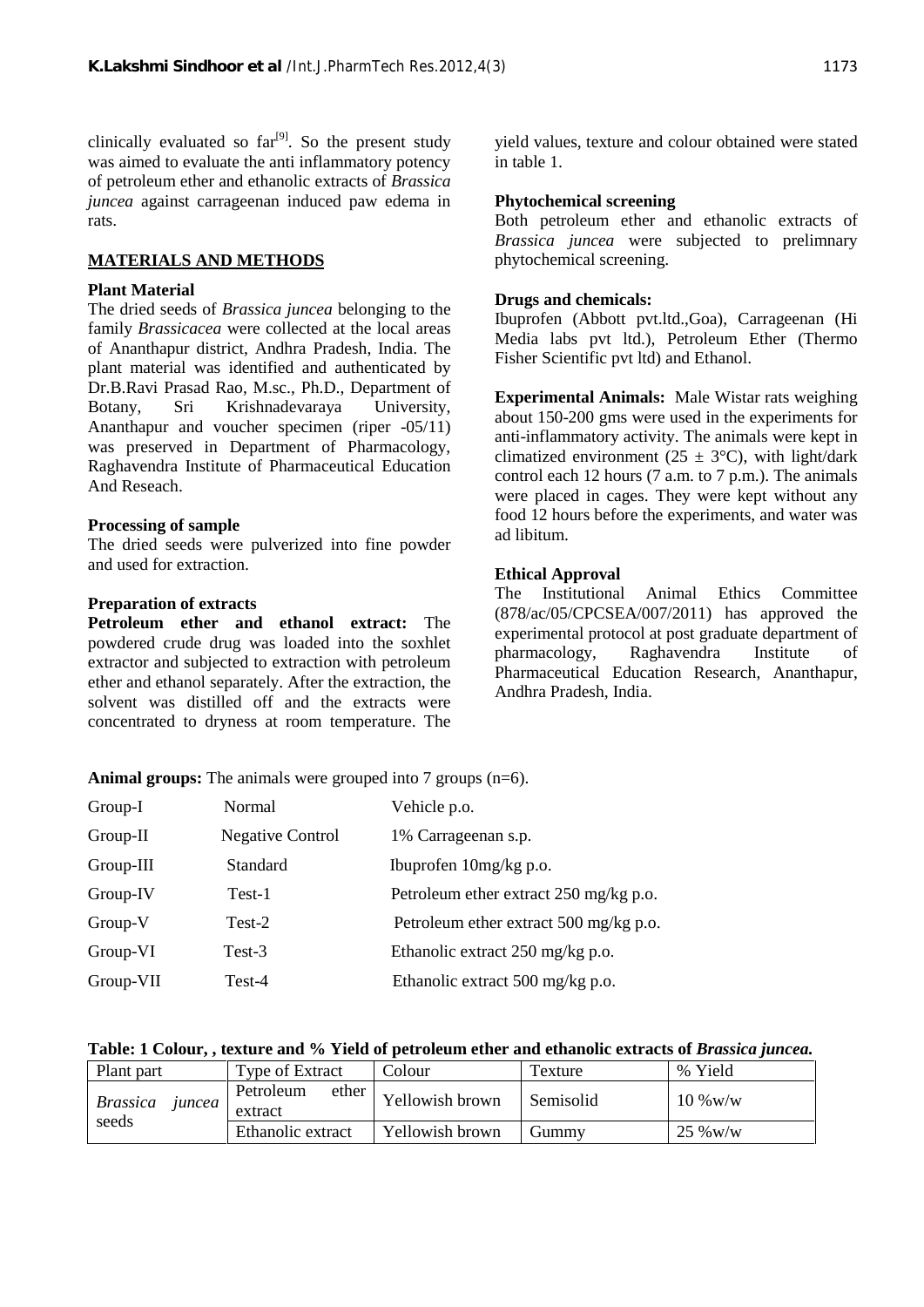#### **Rats Paw Edema Induced By Carrageenan:**

The phologistic agent carrageenan 0.1ml of 1% w/v was injected to right hind paw plantar surface of rats . Sterile saline solution (0.9%, 0.1 ml) was injected to left paw as the control reference for the tested paw. The foot volumes of the animals were determined by plethysmometer. This method was used to evaluate the effectiveness of the extract in the inhibition of the inflammatory process by comparison with the negative control and the standard drug, Ibuprofen 10mg/kg, p.o. The results were obtained by measuring the volume difference between the right and the left paws.

% edema inhibition  $=$ 

[Paw volume of control – Paw volume of test]  $\frac{1}{x} \times 100$ 

Paw volume of control

% edema inhibition is calculated to determine the efficacy of the extracts.

#### **STATISTICAL ANALYSIS**

The results were expressed as mean  $\pm$  S.E.M. The differences were compared using One Way Analysis Of Variance (ANOVA) and subsequently followed by Bonferroni's test. <sup>[10]</sup>

**Table: 2 Phytochemical screening of petroleum ether and ethanolic extracts of** *Brassica juncea.*

| Phytochemicals | ETHANOLIC EXTRACT | PETROLEUM ETHER EXTRACT |
|----------------|-------------------|-------------------------|
| Carbohydrates  |                   |                         |
| Proteins       |                   |                         |
| Amino acids    |                   |                         |
| Glycosides     |                   |                         |
| Alkaloids      |                   |                         |
| Flavonoids     |                   |                         |
| <b>Tannins</b> |                   |                         |

 $+=$  Present,  $-$  = Absent

#### **Table: 3 Anti inflammatory activity of petroleum ether and ethanolic extracts of** *Brassica juncea.*

| <b>TREATMENT</b>                                                                                                                                                                                                                                                                                                                                                                     | PAW VOLUME (% INHIBITION OF PAW EDEMA) |                                |                       |                                  |                                 |
|--------------------------------------------------------------------------------------------------------------------------------------------------------------------------------------------------------------------------------------------------------------------------------------------------------------------------------------------------------------------------------------|----------------------------------------|--------------------------------|-----------------------|----------------------------------|---------------------------------|
|                                                                                                                                                                                                                                                                                                                                                                                      | $30 \text{ min}$                       | $60 \text{ min}$               | $120 \text{ min}$     | 180 min                          | $240 \text{ min}$               |
| <b>NORMAL</b>                                                                                                                                                                                                                                                                                                                                                                        | $0.2 \pm 0.001$                        | $0.2 \pm 0.001$                | $0.2 \pm 0.001$       | $0.2 \pm 0.001$                  | $0.2 \pm 0.001$                 |
| NEGATIVE CONTROL                                                                                                                                                                                                                                                                                                                                                                     |                                        |                                |                       |                                  |                                 |
| (1%CARRAGEENAN                                                                                                                                                                                                                                                                                                                                                                       | $0.25 \pm 0.008$                       | $0.51 \pm 0.005$ ####          | $0.59 \pm 0.005$ #### | $0.68 \pm 011$ ####              | $0.48{\pm0.008}^{ \# \# \# \#}$ |
| s.p.)                                                                                                                                                                                                                                                                                                                                                                                |                                        |                                |                       |                                  |                                 |
| <b>STANDARD IBUPROFEN</b>                                                                                                                                                                                                                                                                                                                                                            | $0.25 \pm 0.005$                       | $0.45 \pm 0.020$ <sup>**</sup> | $0.37 \pm 0.008$ **** | $0.37 \pm 0.008$ ****            | $0.20 \pm 0.005$ ****           |
| $10$ mg/kg p.o.                                                                                                                                                                                                                                                                                                                                                                      |                                        | (11.7)                         | (37.2)                | (45.5)                           | (45.8)                          |
| <b>PETROLEUM</b><br><b>ETHER</b>                                                                                                                                                                                                                                                                                                                                                     |                                        |                                |                       |                                  |                                 |
| <b>EXTRACT</b>                                                                                                                                                                                                                                                                                                                                                                       |                                        |                                |                       |                                  |                                 |
| $250$ mg/kg p.o.                                                                                                                                                                                                                                                                                                                                                                     | $0.26 \pm 0.005$                       | $0.44 \pm 0.008$ **            | $0.50 \pm 0.005$ **** | $0.55 \pm 0.008$ ****            | $0.45 \pm 0.005$                |
|                                                                                                                                                                                                                                                                                                                                                                                      |                                        | (13.72)                        | (15.25)               | (19.12)                          | (6.25)                          |
| 500 mg/kg p.o.                                                                                                                                                                                                                                                                                                                                                                       | $0.26 \pm 0.003$                       | $0.39 \pm 0.003$ ****          | $0.42 \pm 0.008$ **** | $0.47 \pm 0.005$ ****            | $0.34 \pm 0.005$ ****           |
|                                                                                                                                                                                                                                                                                                                                                                                      |                                        | (23.53)                        | (28.81)               | (30.88)                          | (29.16)                         |
| ETHANOLIC EXTRACT                                                                                                                                                                                                                                                                                                                                                                    |                                        |                                |                       |                                  |                                 |
| $250 \text{ mg/kg}$ p.o.                                                                                                                                                                                                                                                                                                                                                             | $0.26 \pm 0.005$                       | $0.40 \pm 0.003$ ****          | $0.46 \pm 0.005$      | $0.52 \pm 0.008$ ****            | $0.45 \pm 0.008$                |
|                                                                                                                                                                                                                                                                                                                                                                                      |                                        | (21.57)                        | (22.03)               | (23.53)                          | (6.25)                          |
| 500 mg/kg p.o.                                                                                                                                                                                                                                                                                                                                                                       | $0.25 \pm 0.003$                       | $0.38 \pm 0.003***$            | $0.40 \pm 0.003$ **** | $0.44 \overline{\pm 0.008}$ **** | $0.26 \pm 0.005$ ****           |
| $\overline{u}$ $\overline{u}$ $\overline{u}$ $\overline{v}$ $\overline{v}$ $\overline{v}$ $\overline{v}$ $\overline{v}$ $\overline{v}$ $\overline{v}$ $\overline{v}$ $\overline{v}$ $\overline{v}$ $\overline{v}$ $\overline{v}$ $\overline{v}$ $\overline{v}$ $\overline{v}$ $\overline{v}$ $\overline{v}$ $\overline{v}$ $\overline{v}$ $\overline{v}$ $\overline{v}$ $\overline{$ |                                        | (25.49)                        | (32.20)               | (35.29)                          | (45.83)                         |

#### P< 0.001 When compared to normal

\*\* P<0.05 When compared to negative control \*\*\*\* P<0.001 When compared to negative control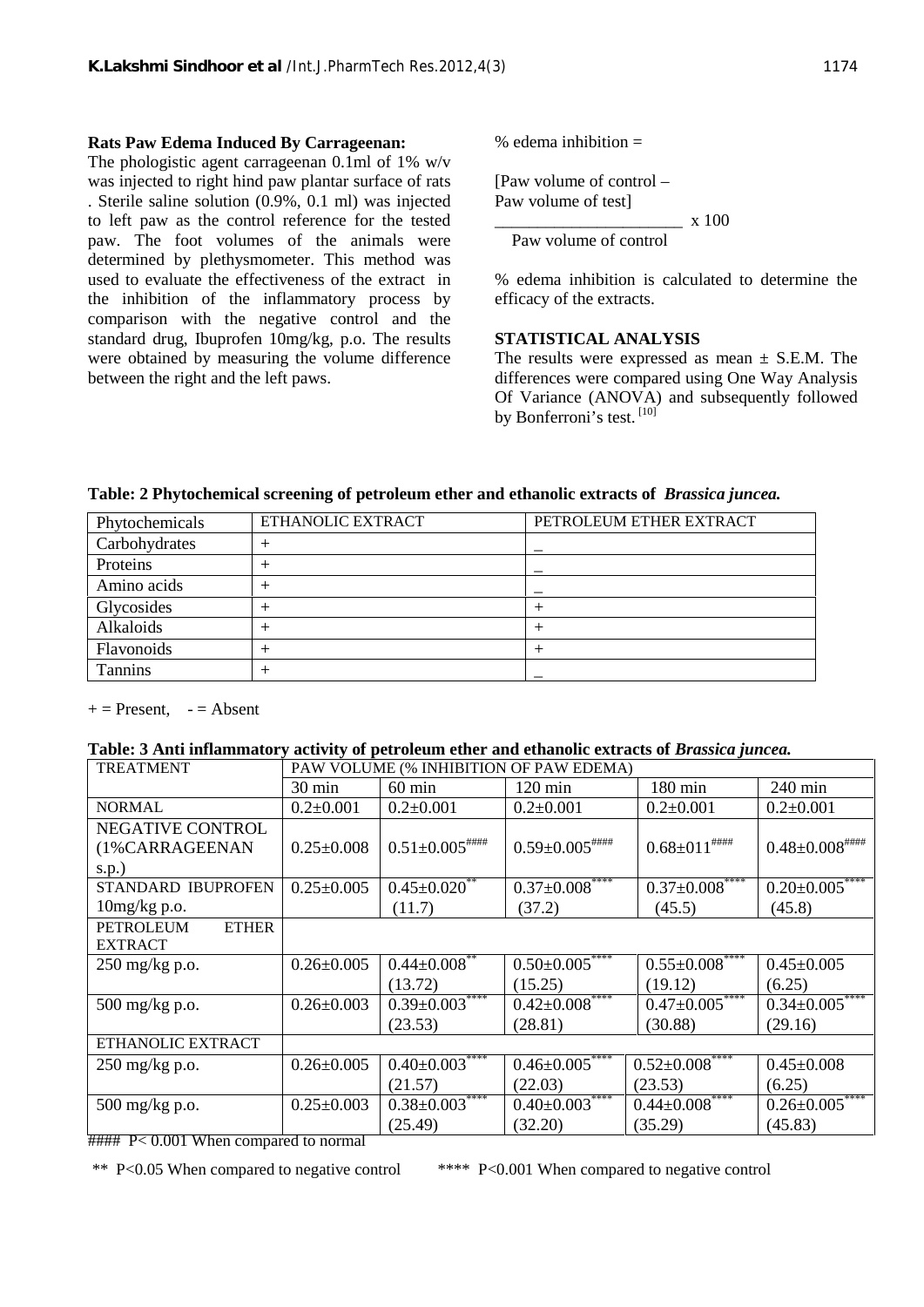#### **RESULTS AND DISCUSSION**

Carrageenan induced inflammation is most commonly used as an experimental model for evaluating the anti-inflammatory potency of compounds or natural products because it produces both reproducible results.<sup>[11]</sup> The petroleum ether and ethanolic extracts of *Brassica juncea* seeds were subjected to preliminary phytochemical investigations (Table.2) where ethanolic extract revealed the presence of aminoacids, carbohydrates, proteins, glycosides, alkaloids, tannins and flavonoids and petroleum ether extract revealed the presence of glycosides, alkaloids and flavonoids [12]. Then, the extracts were subjected to antiinflammatory activity by means of carrageenan induced edema in rat's hind paw.<sup>[13]</sup> There was a significant increase in paw edema of rats in the negative control group. However, in test groups, ethanolic extract showed a more significant reduction in the paw edema followed by petroleum ether extract (Table.3). So, the present activity may be due to presence of alkaloids.  $[14]$ The possible mechanism of action of alkaloids might suppress the

#### **REFERENCES:**

- 1. Amritpal Singh, Samir Malhotra, Ravi Subban, Anti-inflammtory and analgesic agents from Indian Medicinal Plants, International Journal of Integrative Biology, Vol.3, 2008.
- 2. Denko CW, A role of neuropeptides in inflammation.In:Whicher, J.T and Evans, S.W. Biochemistry of inflammation, 1992, 177-181.
- 3. Mahesh S., Paschapur, M.B. Patil, Ravi kumar, Sachin, Evaluation of antiinflammatory activity of ethanolic extract of Borassus flabellifer L. Male flowers in experimental animals, Journal of Medicinal plants Research, Vol.3(2), 2009, 49-54.
- 4. M.Anil kumar, Ethanomedicinal plants as antiinflammatory and analgesic agents, Ethanomedicine: A source of complementary therapeutics, 2010, 267-293.
- 5. Indian Medicinal plants by Krithikar, K.R and Basu B.D VOL-1.
- 6. A GRAS Notification submitted by the Canola Council of Canada, Winnipeg, Manitoba to the United States Food and Drug Administration, Washington, D.C. in accordance with proposed Section 170.36 of

antigen and mitogen induced lymphocyte proliferation, natural killer cell cytotoxicity, histamine release by mast cells, interleukin-1 secretion by human monocytes.<sup>[15]</sup>

 From the above results it was concluded that extracts had shown dose dependent antiinflammatory activity and among the two extracts ethanolic extract possess more significant anti-inflammatory activity than petroleum ether extract. However, further investigations are needed to explore the exact active constituents and mechanisms responsible for the anti-inflammatory activity.

#### **ACKNOWLEDGEMENTS**

The authors thankful to Dr. P. Ramalingam, Division of Medicinal Chemistry, Raghavendra Institute of Pharmaceutical Education and Research, Anantapur for providing necessary facilities and Dr. B. Ravi Prasad Rao, Department of Botany, Sri Krishnadevaraya University, Anantapur for authentication of plant specimens.

> the Federal Food, Drug, and Cosmetic Act September, 1999.

- 7. A *Brassica juncea* chitinase with two-chitin binding domains show anti-microbial properties against phytopathogens and Gram negative bacteria. Plant Signaling & Behavior 3:12, 1103-1105; December 2008.
- 8. Post,George Edward (1900). "Mustard".in james Hastings. A dictionary of bible11 Duke,J.A. 1979. Ecosystematic data on economic plants. Quart. J. Crude Drug Res. 17(3–4):91–110.
- 9. Indian medicinal plants by Orient Longmann part-I, coll no AVS 1055.
- 10. Thompson WR, Weil CS. On the construction of tables for moving average interpolations. Biometrics, 8, 1952, 51–54.
- 11. Winter CA, Risley EA and Nuss GW,Carrageenan induced oedema in hind paws of the rat as an assay for antiinflammatory drugs, Proc soc Exp Biol. Med. 52, 1962, 544-552.
- 12. Antibacterial qualities and phytochemical screening of the oils of *Curcubita pepo* and *Brassica juncea.* Journal of Medicinal Plants Research Vol. 3(5), pp. 429-432, May, 2009.
- 13. Niemegeers CJE. The activity of suprofen on nystatin induced paw oedema in rats. Arzneimittel-Forschung.,23,1975, 1516–1519.